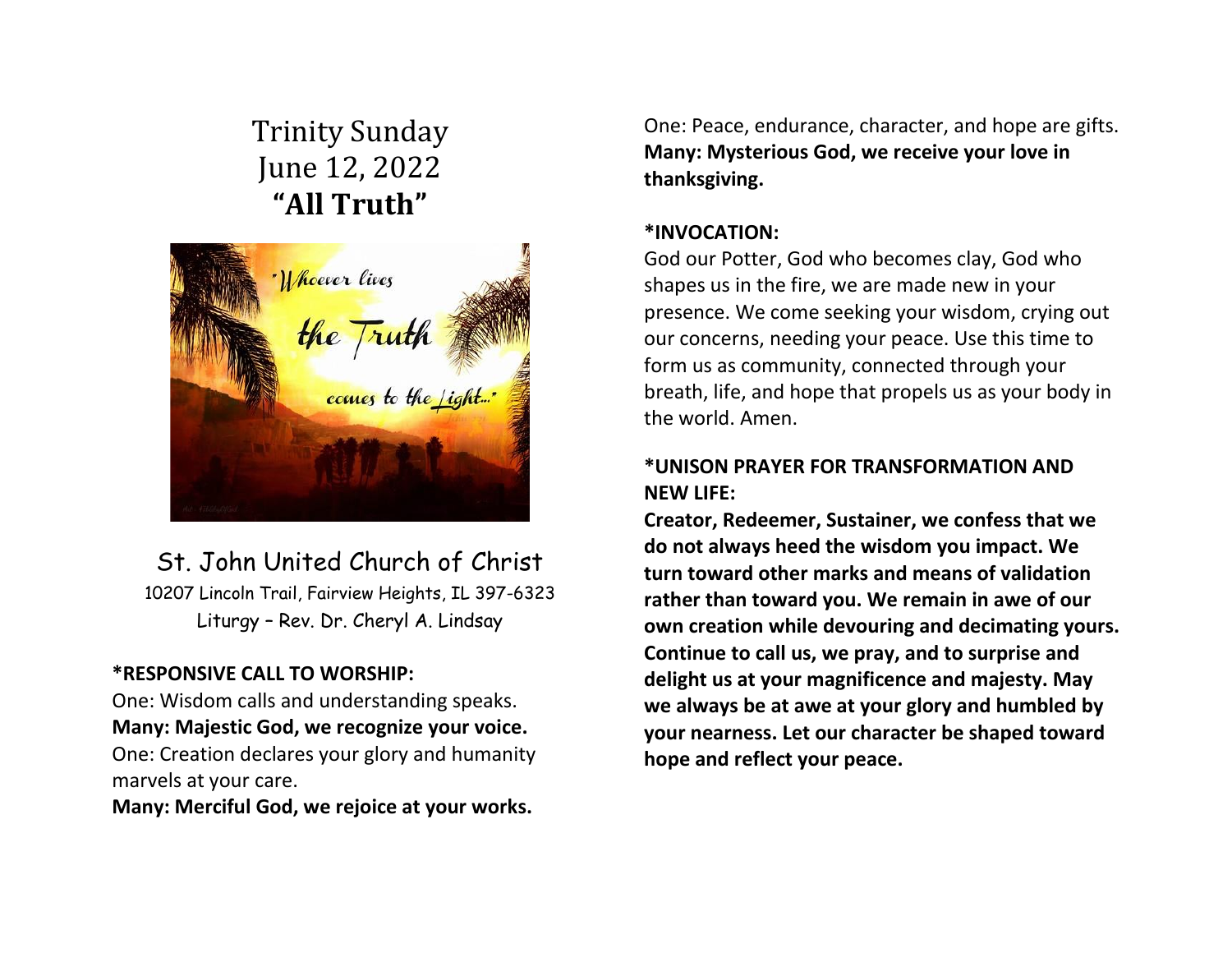# **\*WORDS OF GRACE:**

Receive the peace extended to us from the God of Grace who joined our embodied experience and who invites us to shared glory of the resurrected life in which we are made new and whole.

# **SCRIPTURE: Romans 5:1-5 Therefore, we have peace with God**

5 Therefore, since we have been made righteous through his faithfulness, <sup>[\[a\]](https://www.biblegateway.com/passage/?search=Romans+5%3A1-5&version=CEB#fen-CEB-28032a)</sup> we have peace with God through our Lord Jesus Christ. <sup>2</sup> We have access by faith into this grace in which we stand through him, and we boast in the hope of God's glory.  $3$  But not only that! We even take pride in our problems, because we know that trouble produces

endurance, <sup>4</sup> endurance produces character, and character produces hope. <sup>5</sup> This hope doesn't put us to shame, because the love of God has been poured out in our hearts through the Holy Spirit, who has been given to us.

# **\*GOSPEL: John 16:12-15 I still have many things to say**

 $12$  "I have much more to say to you, but you can't handle it now. <sup>13</sup> However, when the Spirit of Truth comes, he will guide you in all truth. He won't speak on his own, but will say whatever he hears and will

proclaim to you what is to come.  $14$  He will glorify me, because he will take what is mine and proclaim it to you. <sup>15</sup> Everything that the Father has is mine. That's why I said that the Spirit takes what is mine and will proclaim it to you.

These are the ancient words revealed to us anew. **Thanks be to God. Amen.**

# **MESSAGE: "Revelation"**

Hard as you might look, you won't find the words "Holy" and "Trinity" next to each other in the Bible. What the church teaches about the Trinity is a "derived doctrine."

 That is, if you read the Bible with discernment, putting together such passages as the one we read today from John with other passages like the last few verses in Matthew — where Jesus tells his disciples to baptize people "in the name of the Father and of the Son and of the Holy Spirit" — the logical conclusion is that God is triune. And God is one. And those two assertions don't contradict each other.

 People have naturally asked whether the Trinity refers to three different gods. Or one god with three, say, masks, addresses, aliases. Or a divine committee with a president, vice president and secretarytreasurer. Or is it simply a doctrine designed to keep the know-it-alls from thinking they know it all?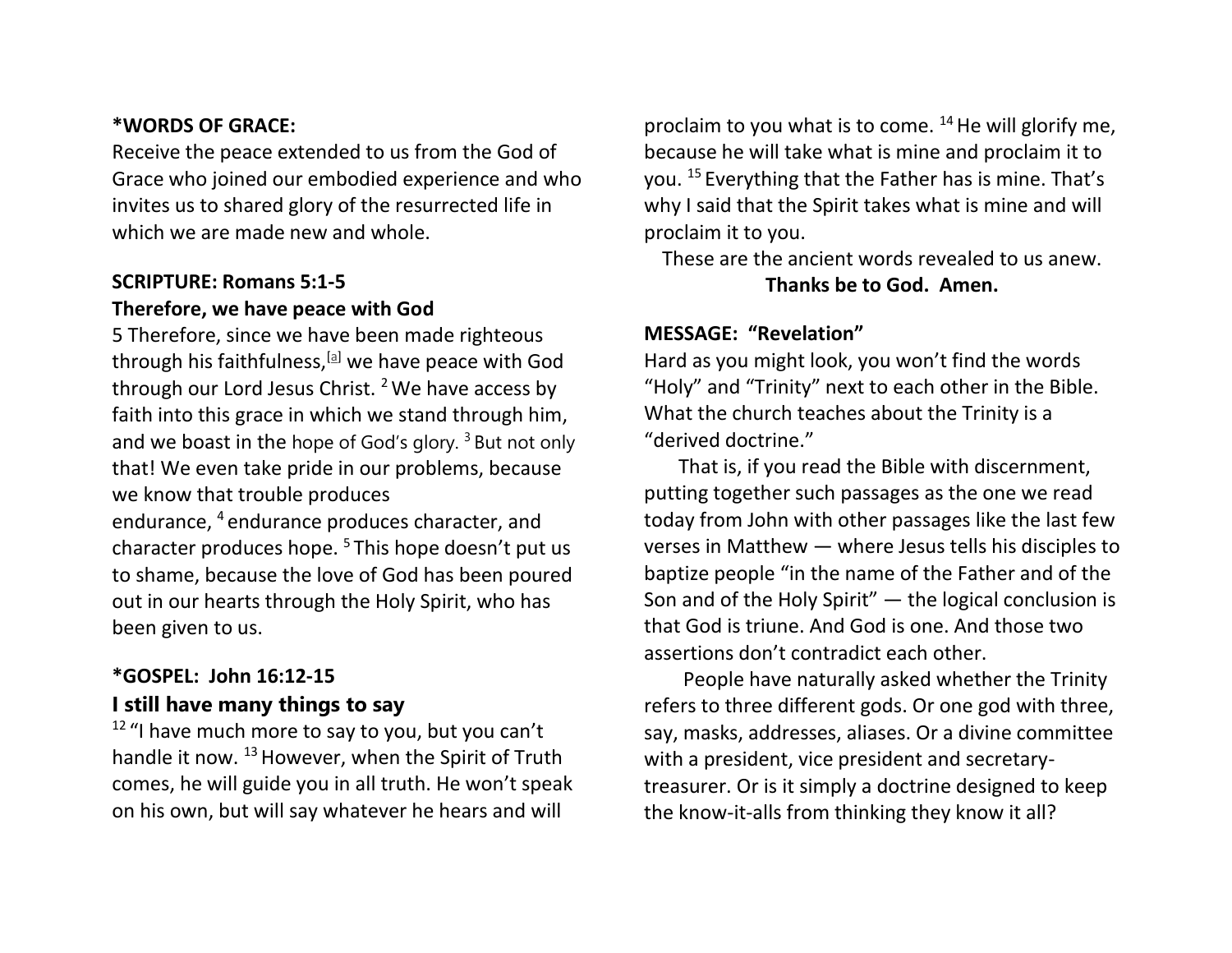In the end, much about the Trinity is shrouded in mystery for many Christians but also for many outside the faith, including Jews and Muslims. Both Judaism and Islam are insistently monotheistic, but they aren't monolithic, meaning that all Jews are not on the same page theologically and neither are all Muslims. But Christianity, too, is both tenaciously monotheistic and theologically divided.

 Let's look a little more into some of the attributes of the Holy Spirit. To Jesus, the Holy Spirit is the Spirit of Truth, who great work is to bring God's truth to us. We have a special name for this bringing of Go's truth to us; we call it *revelation,* and no passage in the New Testament shows us what we might call the principles of revelation better than this one the one we read today. 1. *Revelation is bound to be a progressive process.* Many things Jesus knew he could not at that moment tell his disciples, because they were not yet able to receive them. It is only possible to tell people as much as they can understand. We have many retired teachers with us and they will agree that you can't give high school textbooks to first graders.

a.) It is the explanation of the parts of the Old Testament which sometimes worry and distress us. *At that stage*, they were all of God's truth that could be grasped. For example – in the Old Testament

there are many passages which call for the wiping out of men, women, and children when an enemy city is taken.

 At the back of these passages, there is the great thought that Israel must not risk the taint of any pagan and lower religion. To avoid that risk, those who do not worship the true God must be destroyed. That is to say, the Jews had *at that stage* grasped the fact that the purity of religion must be safeguarded; but they wished to preserve that purity by destroying the unbelievers. When Jesus came, people came to se that the way to preserve that purity is by means of *conversion.* The people of the Old Testament times had grasped a great truth, but only one side of it. Revelation has to be that way; God can reveal only as much as people can understand.

 b.) The next principle of God's revelation is that it continues. As UCC people we have heard many times, "God is still speaking" and that is one of the great truths. God's spirit is always active; God is always revealing more.

2.) God's revelation to men and women is a revelation of *all* truth. It's wrong to think of it as confined to what we might call theological truth. The theologians and the preachers are not the only people who are inspired. Think about inventors, scientists, composers, artists, those who find new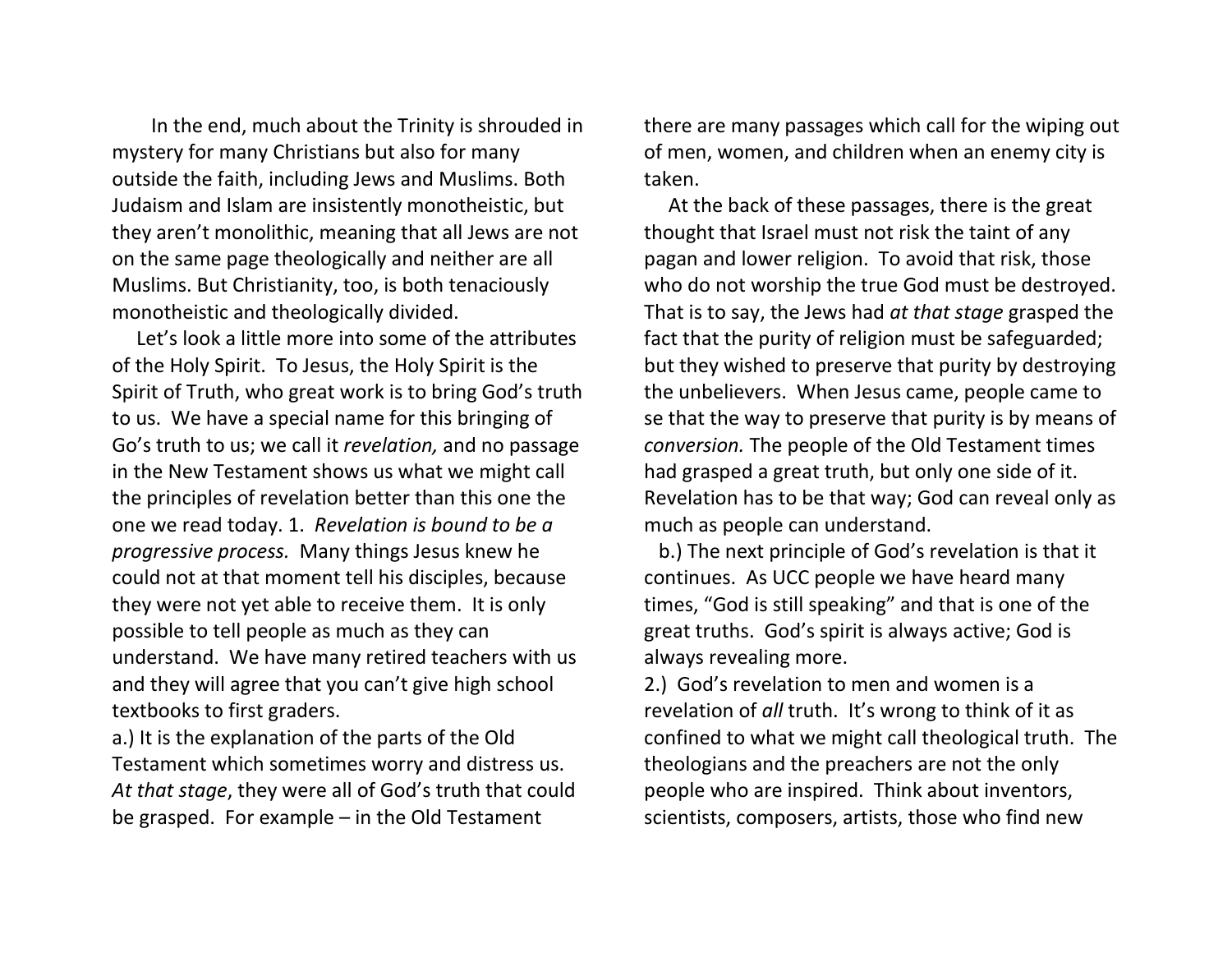treatments and mediations; all that is a revelation from God. All truth is God's truth, and the revelation of all truth is the work of the Holy Spirit.

3.) That which is revealed comes from God. God is both the possessor and the giver of all truth. Truth is not a human discovery; it is God's gift.

4.) Revelation s the taking of the things of Jesus and revealing their significance to us. Jesus is never exhaustible. No one has ever grasped all that he came to say.

 Revelation comes to us, not from any book or creed, but from a living person. The nearer we live toJesus, the better we will know him. The more we become like him, the more he will be able to tell us.

This sounds like a simple principle to grasp, yet most of us spend our entire lives trying to learn more and more and more and more. The well is never dry. Amen.

**PASTORAL PRAYER:** You have given us the Holy Spirit, Christ Jesus, to enable us to share your peace with others. We ask you to prepare us to speak your words of truth, love and forgiveness to all we meet. Your wisdom, O God, is beyond all understanding, beyond our individual comprehension. We are

grateful for all the good gifts you have given us and the grace to use them for the benefit of humanity.

We pray for all your children who are suffering, from lack of food to lack of peace. We pray for all those affected by the war in the Ukraine. We pray for those affected by harmful weather. And we pray for all those who are sick, lonely, in pain, mourning, or lost. May your love radiate to all, dear God.

To the risen Christ our Savior, to you who raised him from death, and to the Holy Spirit be ascribed all glory and dominion now and forever.

**THE LORD'S PRAYER: Our Father who art in heaven, hallowed be your name. Thy kingdom come. Thy will be done, on earth as it is in heaven. Give us this day our daily bread. And forgive us our debts as we**

#### **PRAYER RESPONSE: PRAYER RESPONSE:**

**NCH 283 "Spirit of the Living God" Spirit of the living God, fall afresh on me; Spirit of the living God, fall afresh on me. Melt me, mold me, fill me, use me. Spirit of the living God, fall afresh on me.**

#### **INVITATION TO GENEROSITY:**

Giver, Steward, and Guide, may these gifts we bring